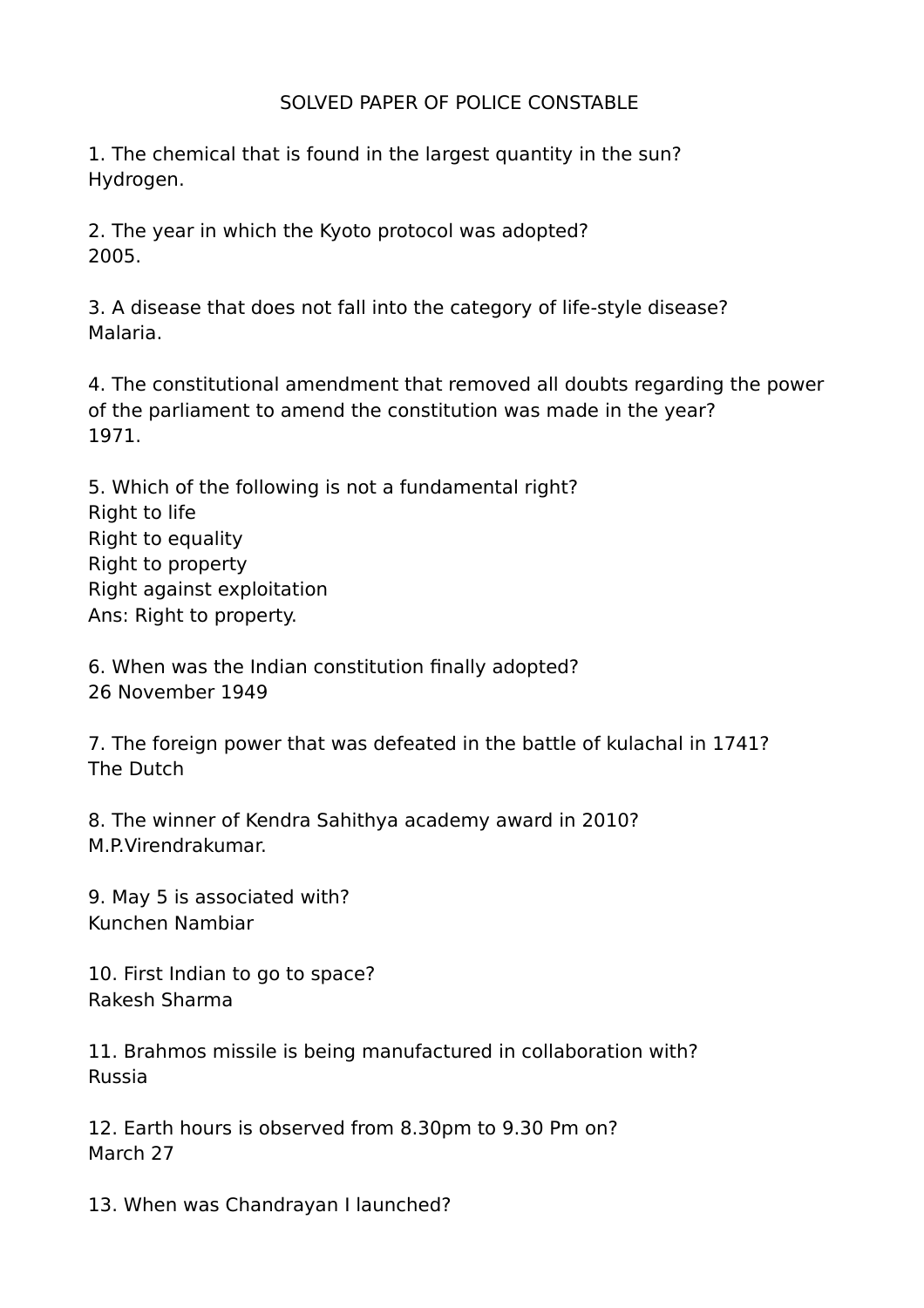2008

14. The museum at VSSC, Thumba is housed in a building that was once a? Church

15. Interest for money in the S.B. A/C is calculated today on a? Daily basis

16. A person who is famous for his population theory?



Robert Malthus

Malthus has become widely known for his theories about population and its increase or decrease in response to various factors. The six editions of his "An Essay on the Principle of Population", published from 1798 to 1826, observed that sooner or later population gets checked by famine and disease.

17. The player who was the partner of Leander Paes to win Australian open and Wimbledon mixed doubles? Cara black

18. The FIFA world cup 2010 won by? Spain

19. Wyndham championship is associated with? Golf

20. A Keralite who won medals both at the Asian games and the commonwealth games 2010?



Sini Jose

21. A mineral that is found in kerala and that could be fuel for the next generation nuclear power plants? Thorium

22. The film that bagged the Oscar award in 2010? The hunt locker

23. The author of ' The White tiger'?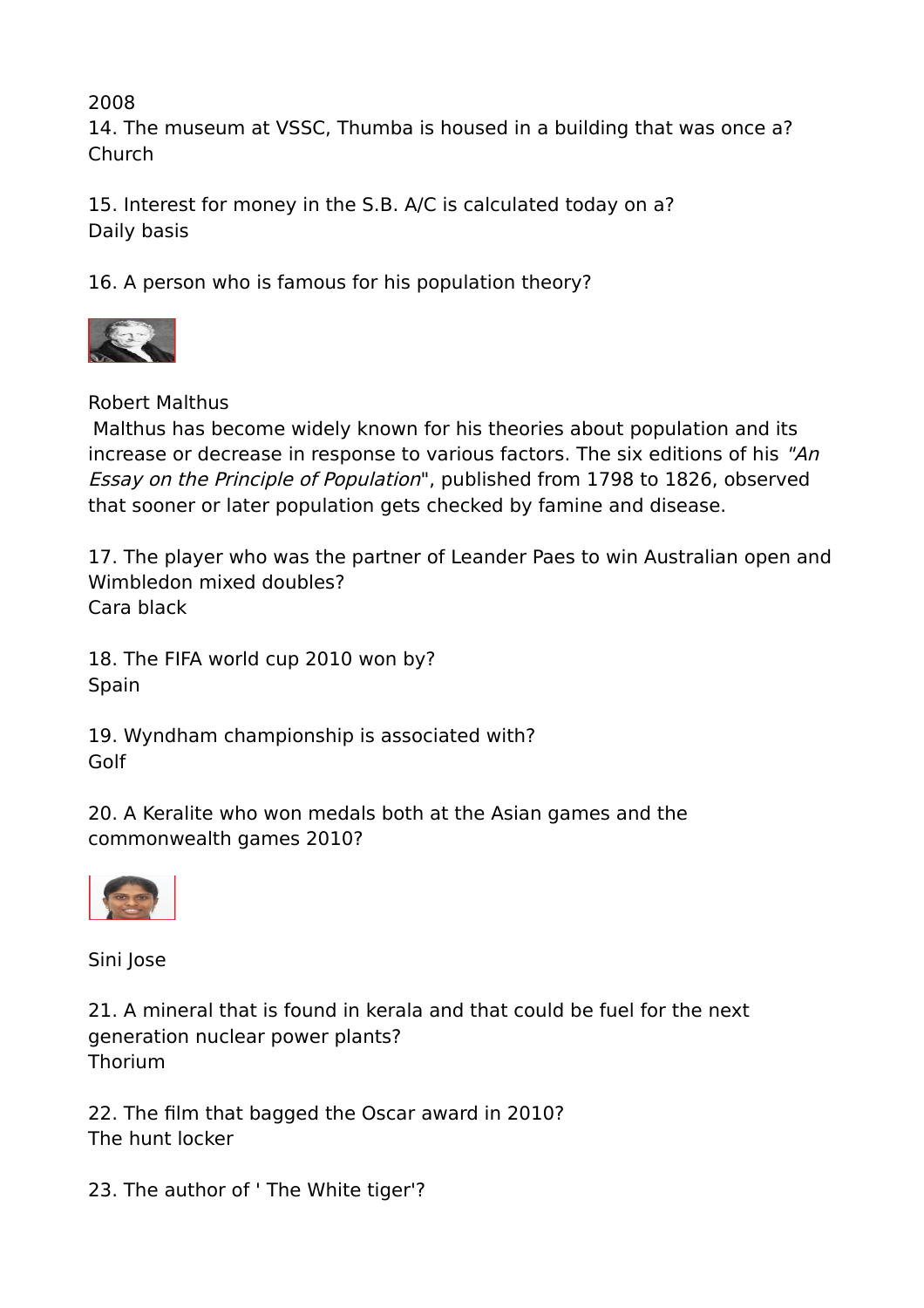

Aravind Adiga.

24. Player Viswanathan Anand defeated,......at Sofia to win his 4th world championship title? Topalov

25. The national high way that connects Kozhikkode and Wayanadu? N.H. 212.

26. The country against which Sachin Tendulkar scored his 50th test century? South Africa.

27. Quit India movement was started in? 1942

28. Guruvayoor sathyagraha was in? 1931

29. A river that originates in Kerala and is a tributary of Kaveri? Bhavani.

30. The length of the Kerala's uninterrupted inland navigation system? 450 km.

31. The first Non-Aligned conference was held at? Belgrade.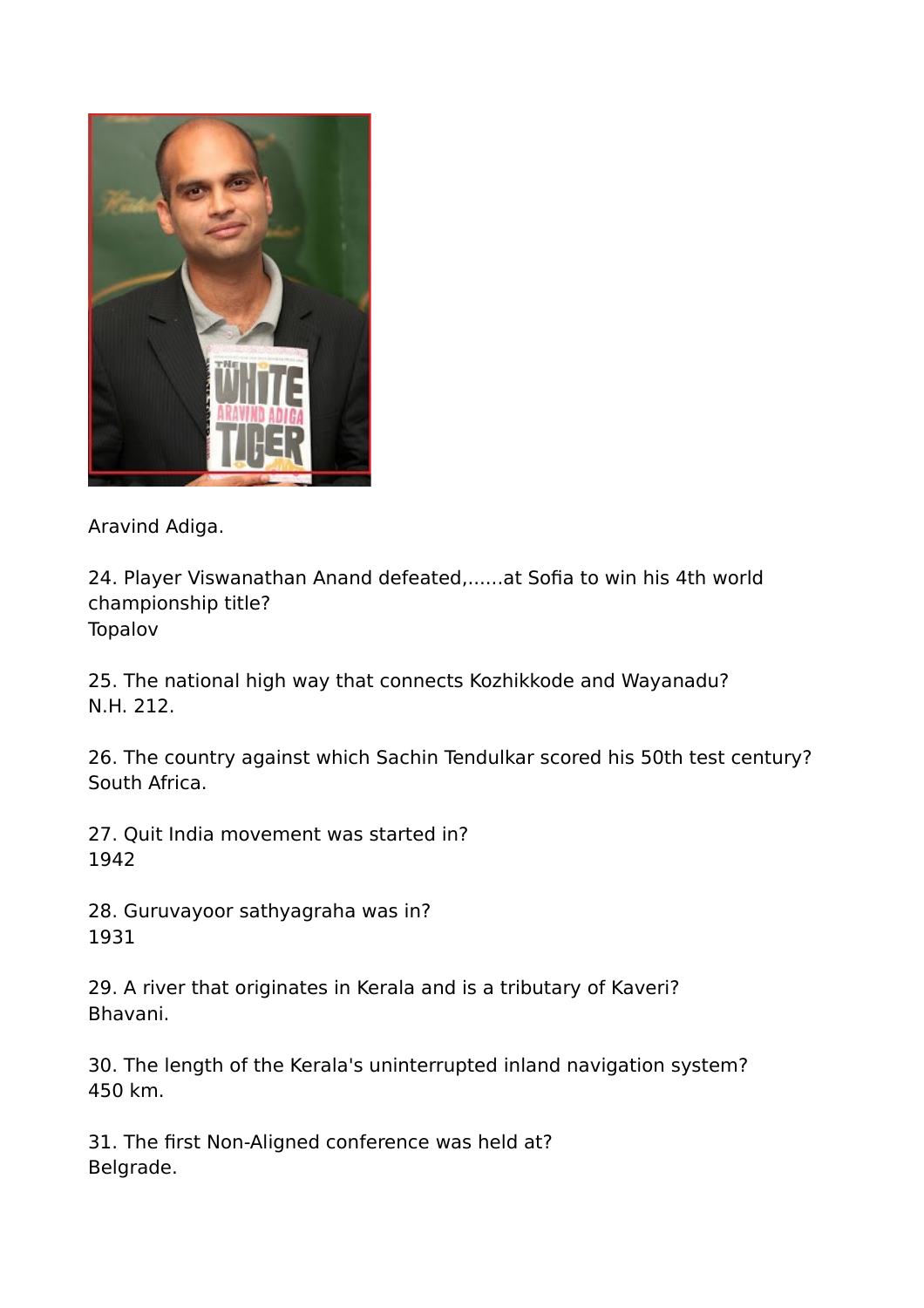32. The U.N. agency to help children? UNICEF

33. The headquarters of international court of justice? Hague.

34. The first secretary general of UN? Trygve Lie

35. Goa was integrated in Indian union in? 1961.

36. The first Non congress Prime minister? Morarji Desai.

37. Bhakra Nangal project is in? Punjab.

38. The protest against the Rowlatt act of 1919 led to? Jalianwala Bagh massacre.

39. A river that is a tributary of Ganga? Krishna.

40. A river that flows westward? Tapti.

41. The national commission for Religious Minorities was headed by? Rangnath Misra.

42. Which of the following is a Kharif crop? A Wheat B Mustard C Barley D Rice Ans- Rice.

43. The right of children to free and compulsory Education Act prescribes that every child shall be provided education near his/her home for? 8 years.

44. The Forward Block was started in 1939 by? Subhash Chandra Bose.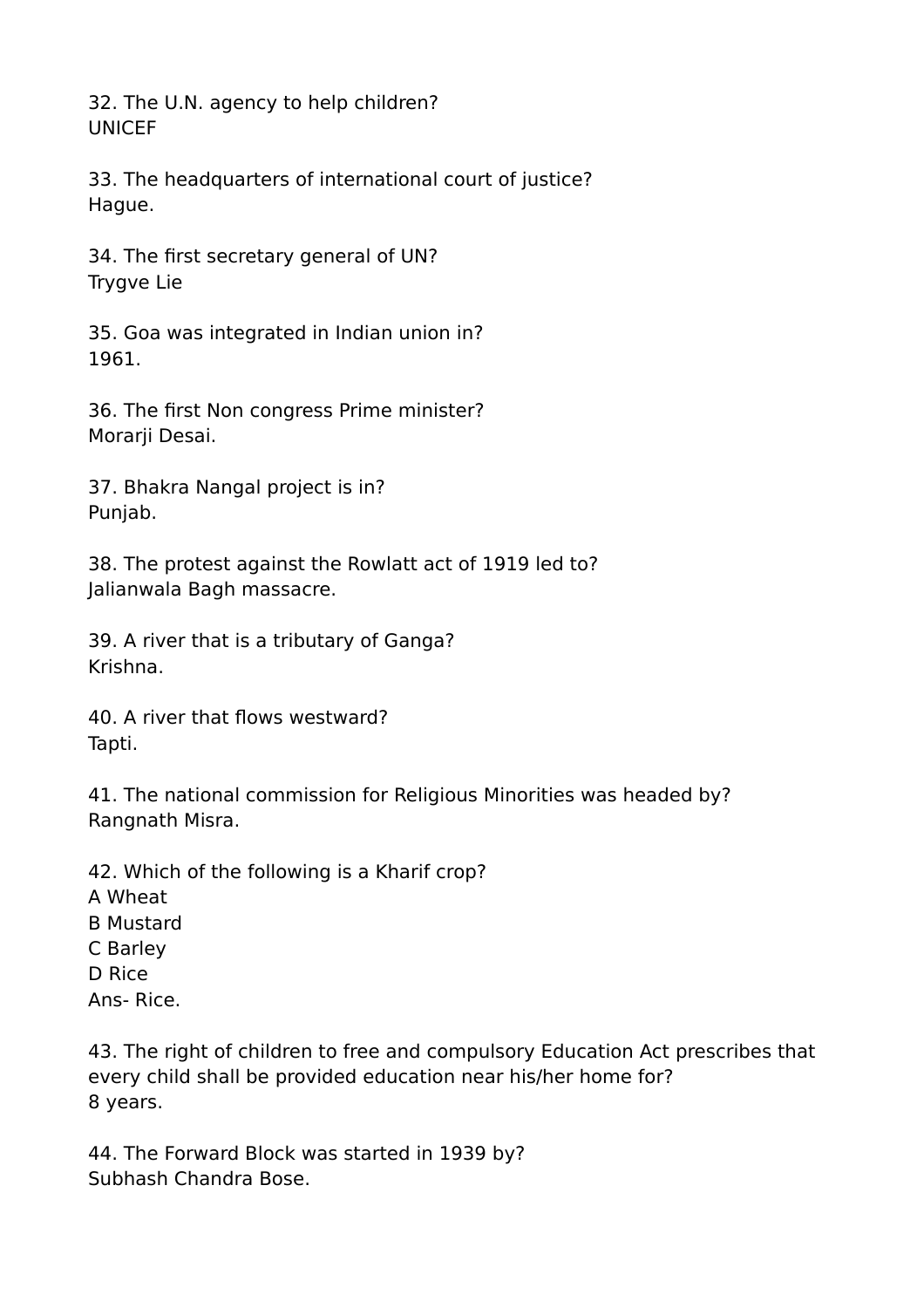45. The head quarters of Interpol is in? France.

46. What is the fee to be remitted along with an application for information under Right to Information Act? Rs.10/-

47. Where is the southern most coastal police station in Kerala? Vizhinjam.

48. Which of the following is not a cyber crime?

- A . Sending pornographic mails.
- B. Distorting social network.
- C. Hacking

D. Photocopying without permission a copyright material.

Ans: Photocopying without permission a copyright material.

49. What is the minimum age for getting a learner's licence for riding a vehicle above 50 cc?

18

50. When was Kudumbasree Programme started? 2000.

51. He likes........ praised by others. Being

52. The boys sing very well,........? Don't they

53. They cancelled the tour due to ..........weather? Inclement

54. How much........ this pen ........? Does, cost

55. The roof is too higher for him...... To touch.

56. Of the three criminals, the police arrested two. But one is still....... At large.

57. As a goal-scorer Pele's superiority.......... other footballers was indisputable. Over.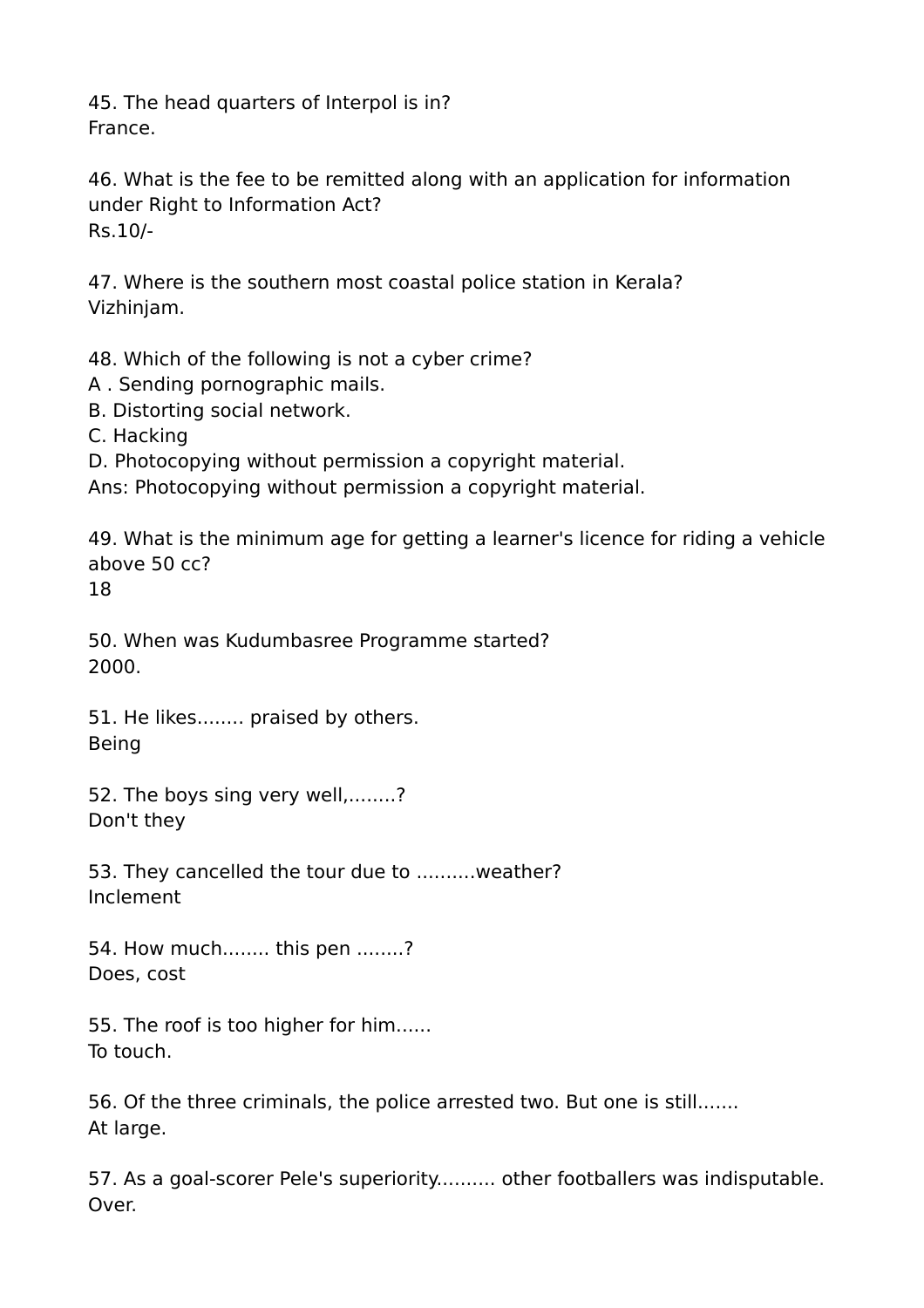58. The theatre was set....... by miscreants. Ablaze.

59. On seeing the police, the burglar took to his........ Heels.

60. One of the bangles....... removed from the box. Has been.

61. Which of the following is correctly spelt?

- A. Millioner.
- B. Millionaire.
- C. Millionair.
- D. Millioneir.

Ans: Millionaire.

62. ....... being the best player in the world, he failed to win the tournament. Despite.

63. The teacher was trying to......... the idea that perseverance was the key to success.

Drive home.

64. His addiction......... alcohol is sure to ruin his future. To.

65. Neither Mathew nor Gopal...... successful. is.

66. 'Immortal' means....... Living forever.

67. Immediately after the accident, the injured passengers........ to the hospital. Were taken

68........ he was ill, he attended the meeting. though.

69. Sunil is........ than Mohan at studies. Better.

70. The victory at the commonwealth games was.......for the sprinter. A shot in the arm.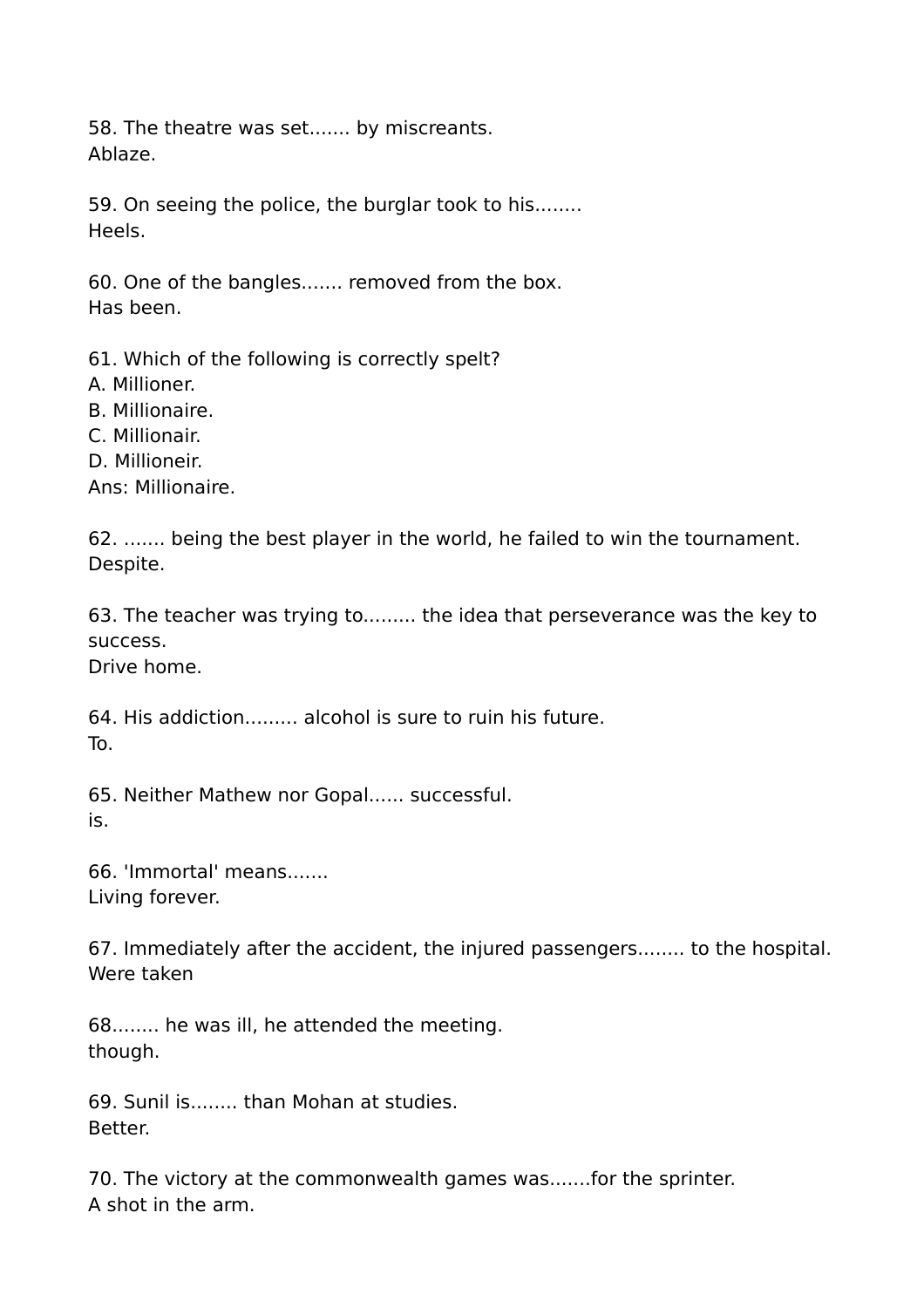71. Which is next in the series given below. 1, 1, 2, 3, 5, ............... Ans: 8.

 $72.5+4-12/3(7-5)=$ .......... Ans: 1

73.  $3.17 \times 3.17 + 0.17 \times 0.17 - 2 \times 3.17 \times 0.17 =$ Ans:9

74. The adjacent angles of a parallelogram is in the ratio 2:3. The value of smallest angle is........ 72.

75

$$
\left(\frac{2}{3}\right)^5 \times \left(\frac{2}{3}\right)^{-4} = \underline{\qquad}
$$

Ans: 2/3.

76. Median of the numbers 8, 5, 13, 6, 15, 26, 20, 31 is ....... . 14.

77. The ratio between two numbers is 2:5. Their sum is 133. Then small number is? 38.

78.

$$
1^3 + 2^3 + 3^3 + 4^3 = -
$$

Ans:100.

79. ABC, BDF, CFI, DHL,..... EJO

80. 1\*2=5/2 and 2\*1 =7/2, then 2\*3 =….? Ans: 9/2.

81.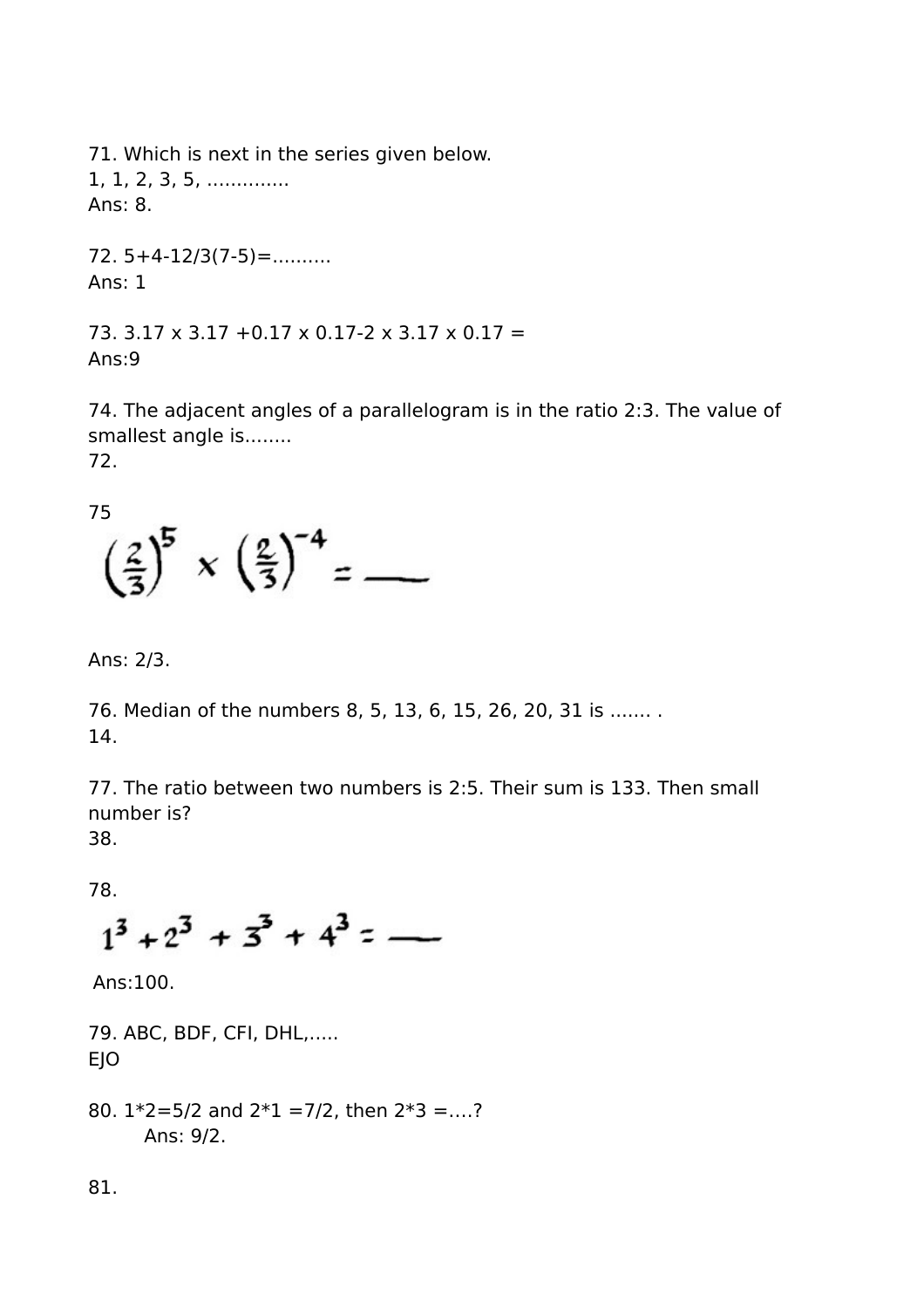$3^{n} = 81.$ Then  $3\sqrt{3^{n-1}} =$ 

Ans:3.

82. The smallest among 7/10, 2/3, 4/5, 8/11 is …….? Ans:2/3.

83. If CHEMISTRY =17, WATER =9, ACID =7, then WEATHER =........ 13.

84.

 $\sqrt{0.3025}$  = ?

Ans:0.55.

85. Unscramble the letters in the following words and find the odd one out. A. RIEGT

- B. IOLN
- C. RTOARP
- D. BIBTRA

Ans: RTOARP

86.

 $\frac{1}{5} + 2\frac{2}{5} + 3\frac{3}{5} + 4\frac{4}{5} =$ 

Ans:11.

87. In an office, there are 4800 employees. If 3200 of them are male, then what is the ratio of the male employees to female? 2:1

88. The enrolment of students in a school decreed from 800 to 760. What is the percentage of decrease?